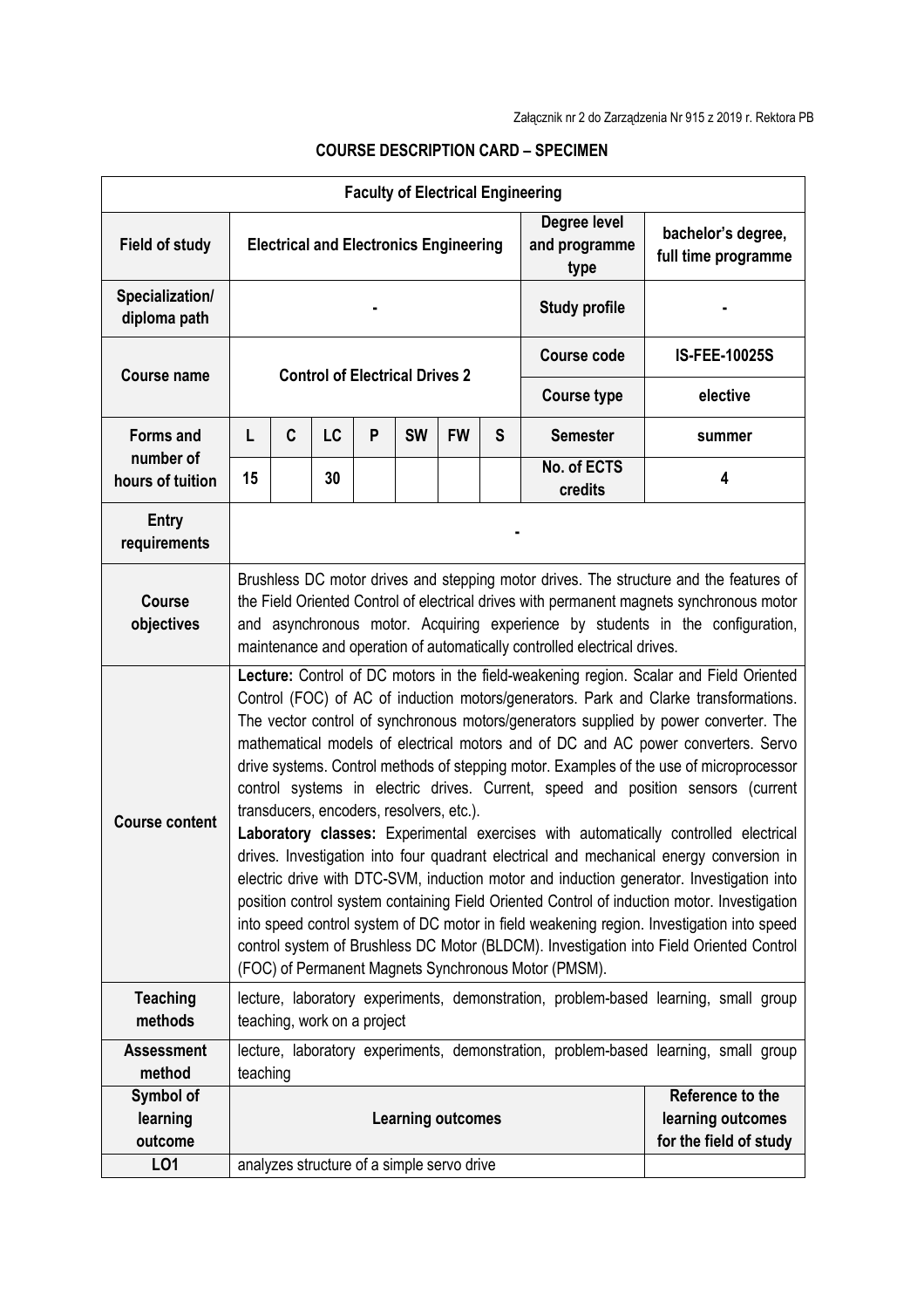| LO <sub>2</sub>                                                         | conduct basic research of current, speed and position control<br>subsystems                                                                                                                                                                                                                                                                                                                                                                                                                                                                                                                                |                                                                   |     |  |  |  |
|-------------------------------------------------------------------------|------------------------------------------------------------------------------------------------------------------------------------------------------------------------------------------------------------------------------------------------------------------------------------------------------------------------------------------------------------------------------------------------------------------------------------------------------------------------------------------------------------------------------------------------------------------------------------------------------------|-------------------------------------------------------------------|-----|--|--|--|
| LO <sub>3</sub>                                                         | performs basic configuration and operation of automatically<br>controlled drives                                                                                                                                                                                                                                                                                                                                                                                                                                                                                                                           |                                                                   |     |  |  |  |
| <b>LO4</b>                                                              | interprets the results from basic laboratory investigation of<br>electrical drives                                                                                                                                                                                                                                                                                                                                                                                                                                                                                                                         |                                                                   |     |  |  |  |
| LO <sub>5</sub>                                                         |                                                                                                                                                                                                                                                                                                                                                                                                                                                                                                                                                                                                            |                                                                   |     |  |  |  |
| LO <sub>6</sub>                                                         |                                                                                                                                                                                                                                                                                                                                                                                                                                                                                                                                                                                                            |                                                                   |     |  |  |  |
| Symbol of<br>learning<br>outcome                                        | Methods of assessing the learning outcomes                                                                                                                                                                                                                                                                                                                                                                                                                                                                                                                                                                 | <b>Type of tuition during</b><br>which the outcome is<br>assessed |     |  |  |  |
| L01                                                                     | oral tests on lecture content                                                                                                                                                                                                                                                                                                                                                                                                                                                                                                                                                                              |                                                                   |     |  |  |  |
| LO <sub>2</sub>                                                         | assessment of the drive operation, evaluating the student's reports                                                                                                                                                                                                                                                                                                                                                                                                                                                                                                                                        | LC                                                                |     |  |  |  |
| LO <sub>3</sub>                                                         | assessment of the drive operation, evaluating the student's reports                                                                                                                                                                                                                                                                                                                                                                                                                                                                                                                                        | LC                                                                |     |  |  |  |
| LO <sub>4</sub>                                                         | assessment of the drive operation, evaluating the student's reports                                                                                                                                                                                                                                                                                                                                                                                                                                                                                                                                        | P                                                                 |     |  |  |  |
| LO <sub>5</sub>                                                         |                                                                                                                                                                                                                                                                                                                                                                                                                                                                                                                                                                                                            |                                                                   |     |  |  |  |
| LO <sub>6</sub>                                                         |                                                                                                                                                                                                                                                                                                                                                                                                                                                                                                                                                                                                            |                                                                   |     |  |  |  |
|                                                                         | No. of hours                                                                                                                                                                                                                                                                                                                                                                                                                                                                                                                                                                                               |                                                                   |     |  |  |  |
|                                                                         | lecture attendance                                                                                                                                                                                                                                                                                                                                                                                                                                                                                                                                                                                         | 15                                                                |     |  |  |  |
|                                                                         | participation in laboratory classes                                                                                                                                                                                                                                                                                                                                                                                                                                                                                                                                                                        | 30                                                                |     |  |  |  |
|                                                                         | preparation for laboratory classes                                                                                                                                                                                                                                                                                                                                                                                                                                                                                                                                                                         | 30                                                                |     |  |  |  |
| <b>Calculation</b>                                                      | work on laboratory classes reports                                                                                                                                                                                                                                                                                                                                                                                                                                                                                                                                                                         | 30                                                                |     |  |  |  |
|                                                                         | preparation for tests                                                                                                                                                                                                                                                                                                                                                                                                                                                                                                                                                                                      | 10                                                                |     |  |  |  |
|                                                                         |                                                                                                                                                                                                                                                                                                                                                                                                                                                                                                                                                                                                            |                                                                   | 115 |  |  |  |
|                                                                         | <b>TOTAL:</b>                                                                                                                                                                                                                                                                                                                                                                                                                                                                                                                                                                                              |                                                                   |     |  |  |  |
|                                                                         | <b>HOURS</b>                                                                                                                                                                                                                                                                                                                                                                                                                                                                                                                                                                                               | No. of<br><b>ECTS</b><br>credits                                  |     |  |  |  |
| Student workload - activities that require direct teacher participation | 45                                                                                                                                                                                                                                                                                                                                                                                                                                                                                                                                                                                                         | $\overline{2}$                                                    |     |  |  |  |
|                                                                         | <b>Student workload - practical activities</b>                                                                                                                                                                                                                                                                                                                                                                                                                                                                                                                                                             | 90                                                                | 3   |  |  |  |
| <b>Basic</b><br>references                                              | 1. Boldea I. Nasar S.A. "Electric Drives", 2nd Edition, Taylor and Francis Group, Boca<br>Raton, 2006.<br>2. Weidauer Jens: "Electrical drives: principles, planning, applications, solutions",<br>Erlangen: Publicis Publishing, 2014<br>3. Seung-Ki Sul: "Control of Electric Machine Drive Systems", IEEE Press, A John Willey<br>and sons, INC, Publication, USA, 2011.<br>4. Alahakoon Sanath: "Digital Control Techniques for Sensorless Electrical Drives", VDM<br>Verlar Dr Muller, Germany, 2009.<br>5. Wilamowski B. M., Irwin J.D. "Control and Mechatronics", Taylor and Francis, USA,<br>2011 |                                                                   |     |  |  |  |
| <b>Supplementary</b><br>references                                      | 1. Krause P., Wasynczuk O., Sudhoff S.: "Analysis of Electric Machinery and Drive<br>Systems", Willey-Interscience, USA, 2002.<br>2. Vukosavic S. N.: "Digital Control of Electric Drives", Sringer, 2007.<br>3. Bin Wu, Yonpqiang Lang, Navid Zargari, Samir Kouro: "Power Conversion and control                                                                                                                                                                                                                                                                                                         |                                                                   |     |  |  |  |